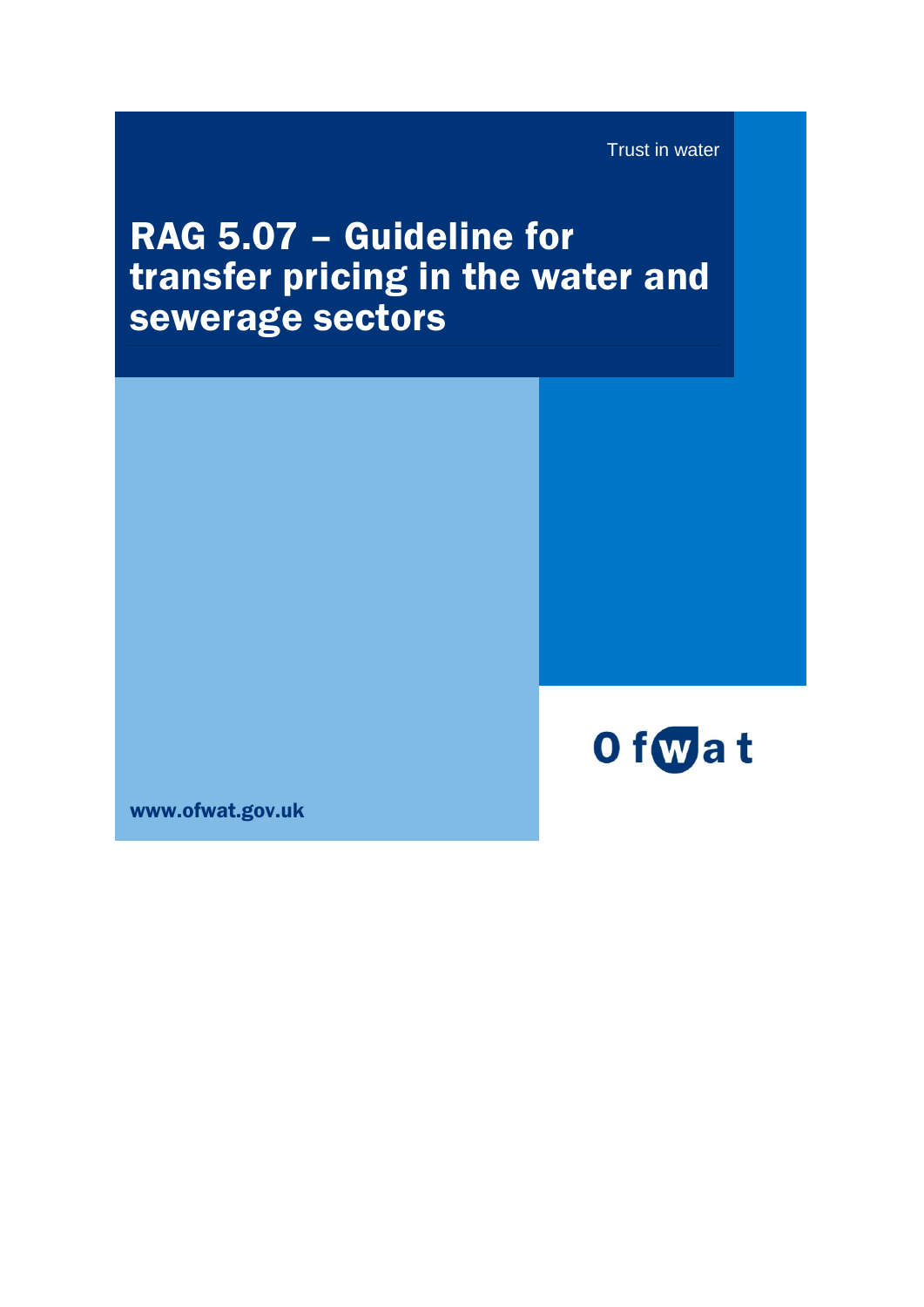## **Contents**

| 1. Introduction                                             | $\overline{2}$ |
|-------------------------------------------------------------|----------------|
| 2. Licence authority                                        | 3              |
| 3. Financial penalties                                      | 3              |
| 4. The Competition Act 1998                                 | 3              |
| 5. Guideline principles                                     | 4              |
| 6. Applicability                                            | 5              |
| 7. Determining transfer prices                              | 8              |
| 8. Principles of market testing                             | 11             |
| 9. Cost allocation                                          | 14             |
| 10. Use of assets for non-appointed activities              | 16             |
| 11. Use of Bioresources assets for non-appointed activities | 17             |
| 12. Appointee structure                                     | 17             |
| 13. Definitions                                             | 18             |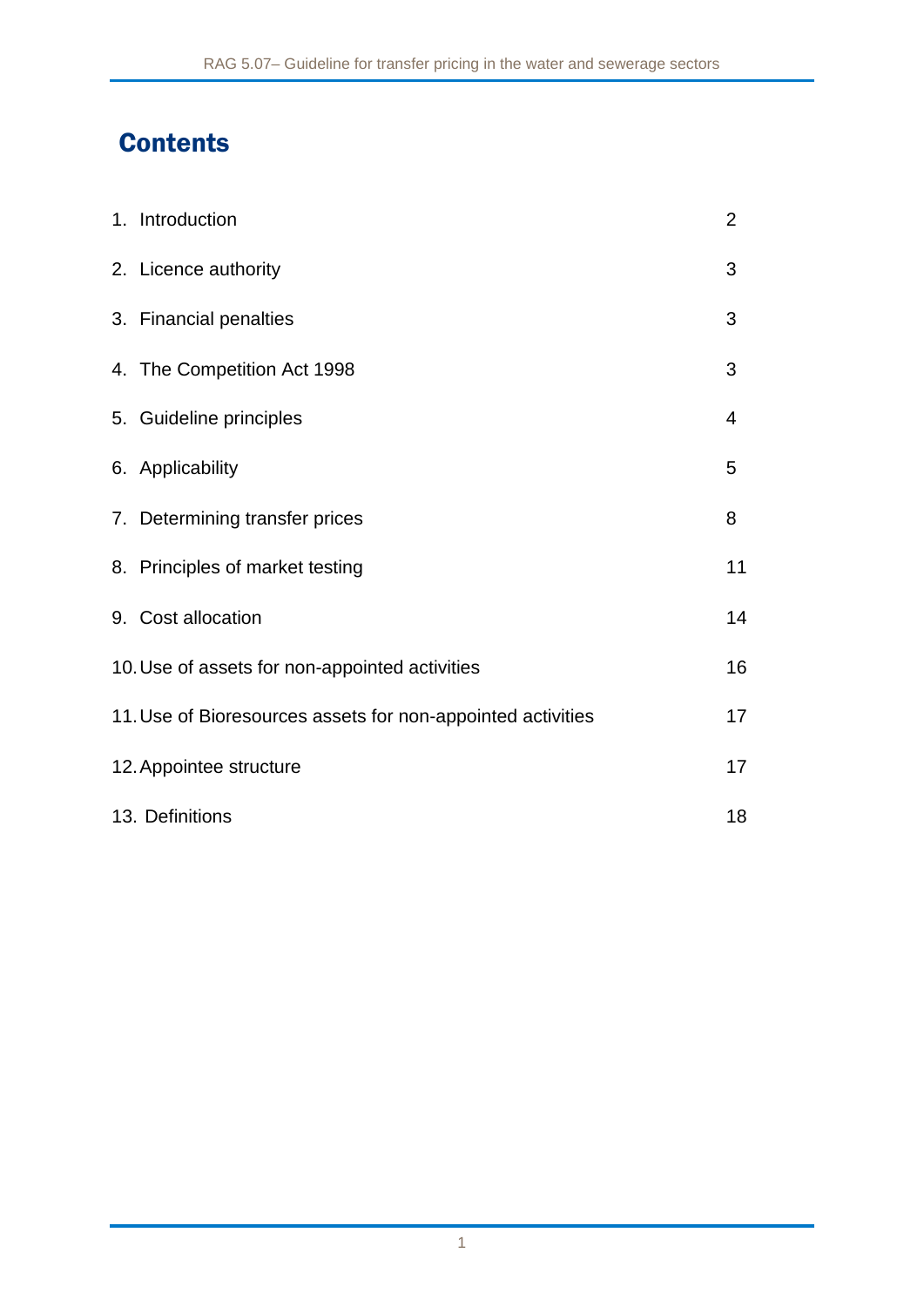### 1. Introduction

- 1.1 Appointees are under a duty to trade at arm's length and to ensure that there is no cross-subsidy with respect to transactions between the appointed business and both associated companies and the non-appointed business. (A definition of terms is included in the RAG 2)
- 1.2 The onus is on individual water companies to ensure that their activities comply with the duty and this guideline is in place to assist appointees. If required, appointees should be able to demonstrate transparently to the Water Services Regulation Authority (Ofwat), and to the public and other audiences, that they are meeting their duty to trade at arm's length from associates and that cross-subsidy does not exist.
- 1.3 Abuse of monopoly power, for example through the exclusive use by an appointee of services provided by an associate, paid for at rates not in line with market rates, may lead to unfair competition in contestable local and national markets. It may lead to greater costs for the regulated business, and ultimately to higher bills for customers. It may also breach the Competition Act 1998. To guard against such risks, appointees should let contracts competitively where possible.
- 1.4 In addition, following the introduction of separate binding price controls at the 2014 price review, companies need to attribute or allocate costs between the controls. The revenue allowance for each price control is determined by the estimated costs specific to that particular price control and comparable information on actual costs will be needed for future price reviews. Therefore companies should also ensure that there is no cross subsidy between price control units.
- 1.5 Where cross-subsidy is found Ofwat will take account of this at price reviews to ensure that customers do not pay more as a result of this cross-subsidy. Breach of any licence condition could also warrant a financial penalty, under section 22A of the Water Industry Act 1991. It could also lead to action under general competition law.
- 1.6 The aim of the guideline is to establish a framework with which appointees should comply in setting transfer prices for regulatory accounting purposes. The guideline describes the key principles with which companies should comply and also reflects key areas of non-compliance highlighted by investigations into company activities.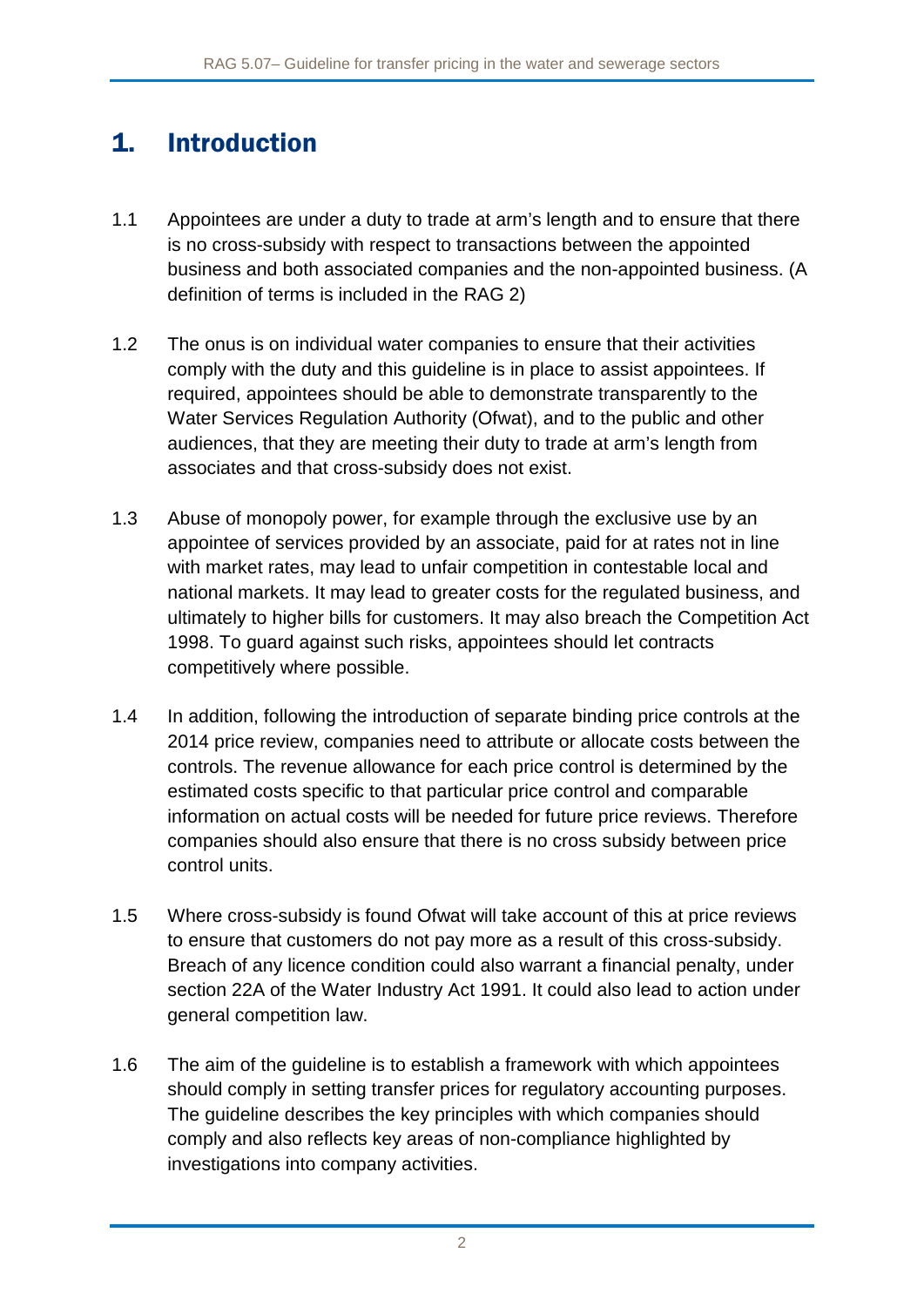### 2. Licence authority

- 2.1 Section 2 of the Water Industry Act 1991 places a duty on Ofwat to ensure that transactions between appointees and their associated companies are at arm's length. Each appointee's licence reflects this duty, by prohibiting any cross-subsidy between;
	- the appointed and non-appointed businesses,
	- from the appointee to any associate company, including the parent company or any water supply licencee or sewerage licensee within the group.
- 2.2 Condition B of water company licences gives Ofwat authority to set separate price controls for wholesale (water and wastewater) and retail services.

### 3. Financial penalties

- 3.1 The Water Industry Act 1991 provides enforcement authorities (the Secretary of State, the Welsh Ministers and Ofwat) with powers to impose financial penalties of up to 10% of turnover on appointees and water supply licensees and sewerage licensees (licensees). Penalties may be imposed for contraventions, or contributing to contraventions, of appointment conditions, licence conditions, and other requirements as noted in the 'Statement of policy with respect to financial penalties' published by Defra, Ofwat and the Welsh Government, which had effect from 1 November 2010, and any subsequent revisions to this.
- 3.2 Ofwat's primary objective on transfer pricing is to ensure that cross-subsidy does not occur so that customers are not disadvantaged. Where relevant, we also want to ensure that that water companies do not show undue preference or undue discrimination in relation to the provisions of services by themselves, other appointees or licensees.

### 4. The Competition Act 1998

4.1 Ofwat has concurrent jurisdiction with the Competition and Markets Authority to enforce the Competition Act 1998 in relation to commercial activities connected with the supply of water or the provision of sewerage services.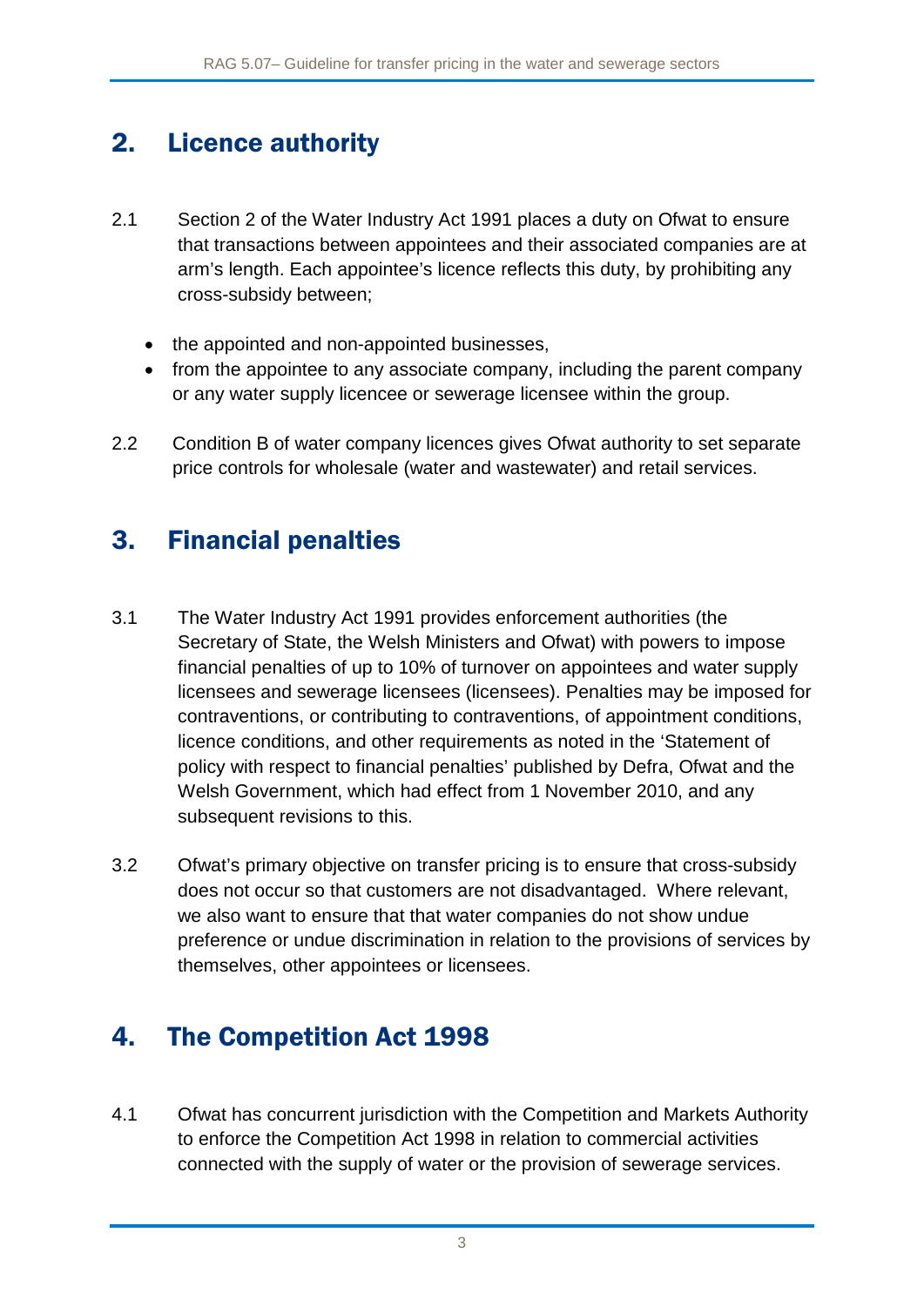The application of the Competition Act 1998 to the water and sewerage sectors is considered in: Guidance on Ofwat's approach to the application of the Competition Act 1998 in the water and wastewater sector in England and Wales (23 March 2017).

4.2 Where the relationship between an appointee and an associate company may contravene licence conditions or the prohibitions in the Competition Act 1998 then Ofwat could proceed under either the Water Industry Act 1991 and/or use its powers under the Competition Act 1998. However, Ofwat cannot make an enforcement order or impose a financial penalty under the Water Industry Act 1991 if it considers that it is more appropriate to proceed under the Competition Act 1998. The customers of an appointed company do not meet any financial penalty, this cost will fall on the appointee's shareholders.

### 5. Guideline principles

5.1 The principles of this guideline are that:

- the appointed business pays a fair price for services and products received and receives a fair price for services and products it provides to other businesses in the appointee or other associate companies;
- transfer prices for transactions between the appointed business and associate companies are based on market price. Where no market exists, transfer prices are based on cost;
- transfer prices for transactions between price control units should be based on market price unless no market exists, in which case transfer prices should be based on cost:
- transfer prices for transactions between the appointed business and non appointed business are based on market price. Where no market exists, transfer prices are based on cost;
- market-testing<sup>[1](#page-4-0)</sup> is used to establish market prices for supplies, works and services provided to the appointee; and
- costs are attributed or allocated in relation to the way resources are consumed consistent with the principles in regulatory accounting guideline 2.

-

<span id="page-4-0"></span><sup>&</sup>lt;sup>1</sup> The principles of market-testing are set out in section 8.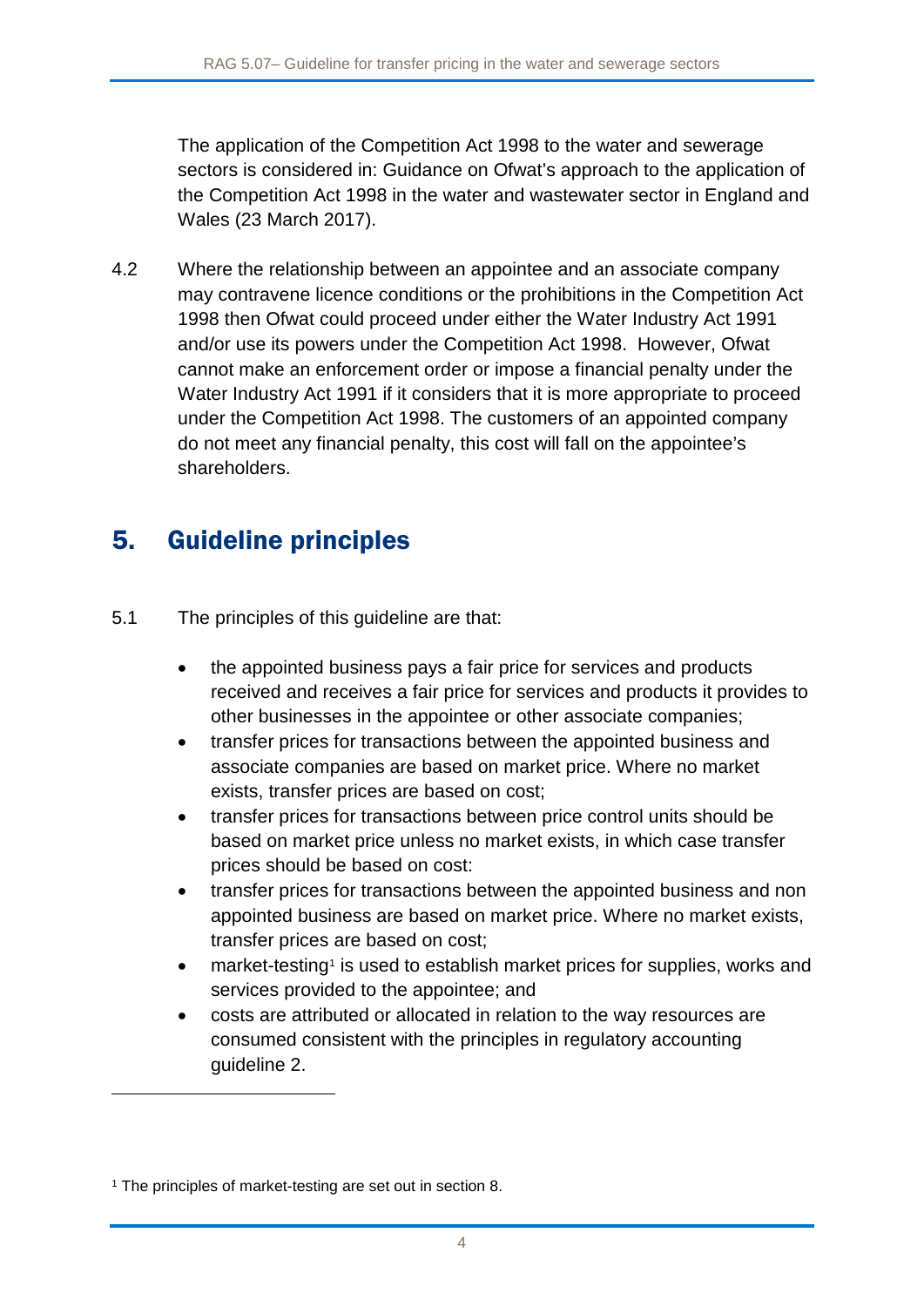- 5.2 Appointees are required to demonstrate, through the application of these principles, the basis of arm's length trading and that cross-subsidy does not exist.
- 5.3 Within the framework of these guidelines, appointees should develop and maintain processes and procedures to ensure compliance; these processes and procedures should meet their own specific circumstances, and ensure that transactions are supported and documented.
- 5.4 These guidelines and principles will apply to all water only and water and sewerage companies including new entrants. Within each appointee the policies and methods adopted for cost allocation, transfer pricing, markettesting and reporting should be consistent with our guidance.

## 6. Applicability

- 6.1 These principles apply to:
	- cost attribution or allocation within the appointee between the appointed and non-appointed activities and between the separate price control units;
	- transfer prices for the provision of supplies, works or services between the appointed business and an associate company, and between the separate price control units within the appointed business, and between the appointed and non appointed business;
	- transfer prices for rechargeable works and services where the appointee or a price control unit is a monopoly supplier to the associate company, non appointed business or other price control unit, eg, for use of accommodation and other shared assets; or where the parent is monopoly supplier, eg, shareholder costs to the appointee and associates.

This is shown in figure 1a and figure 1b.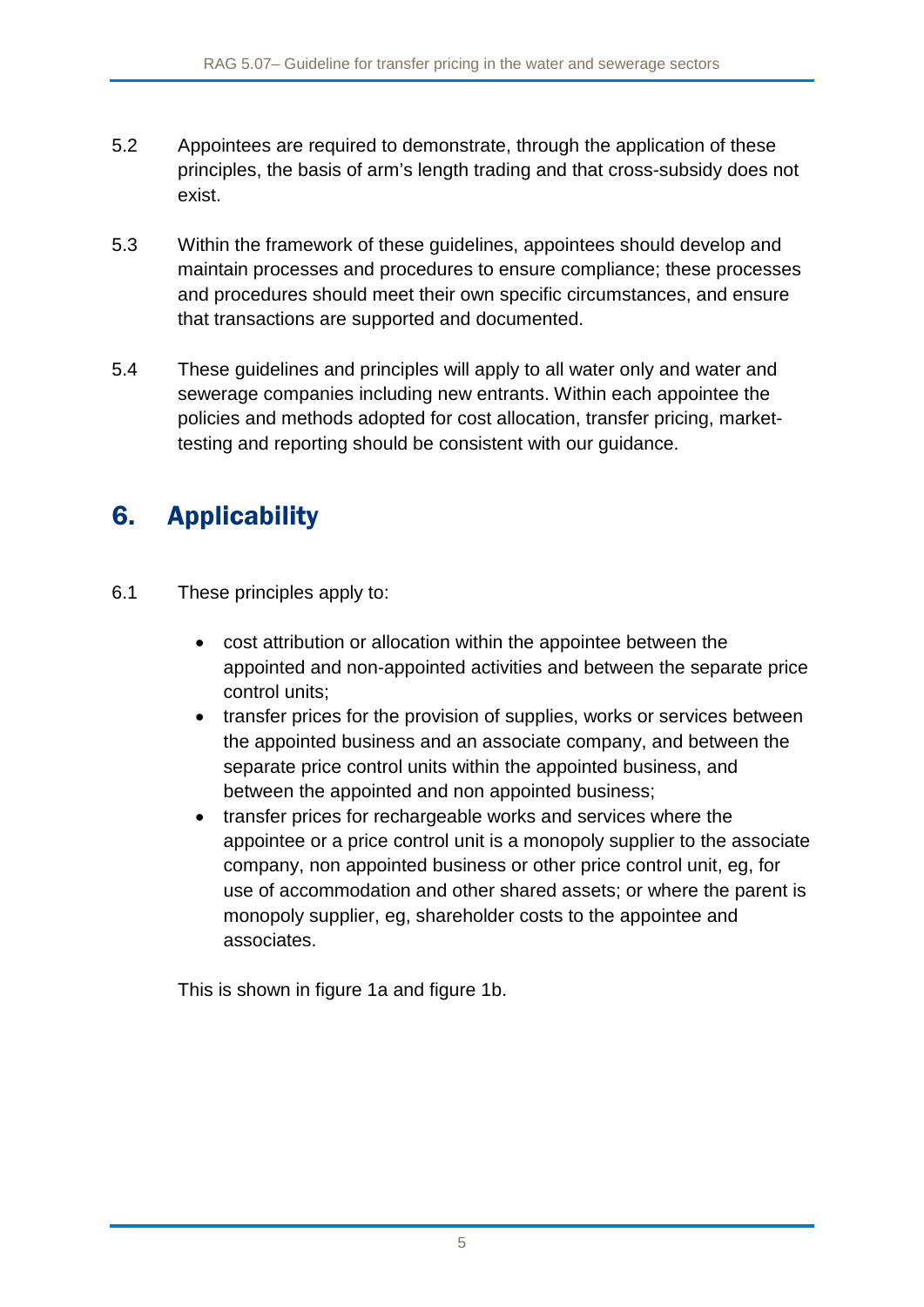#### Figure 1a Cost allocation and transfer pricing



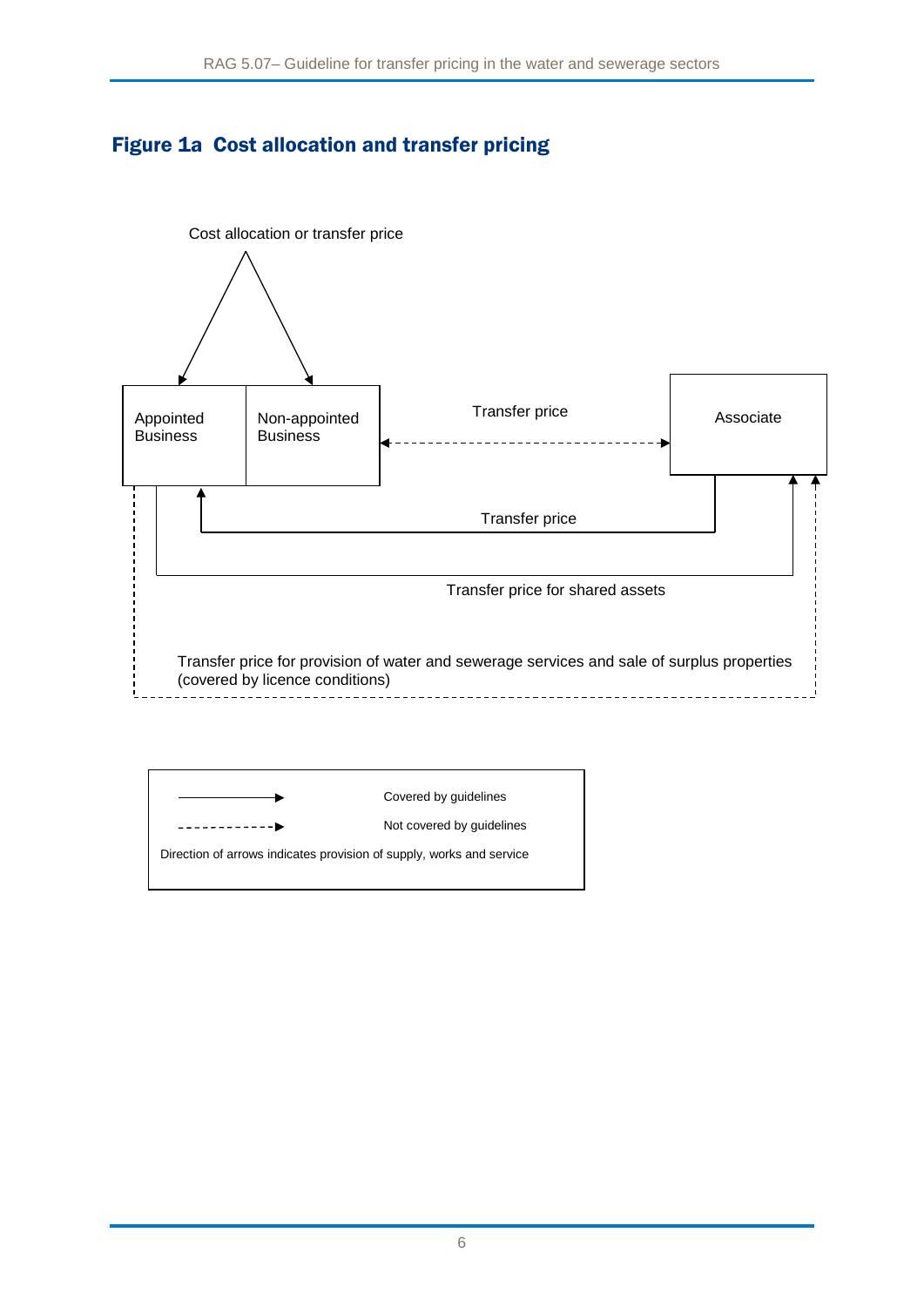#### Figure 1b Cost allocation and transfer pricing between price control units



#### $\longleftrightarrow$

Transfer price and cost allocation for services & for use of shared assets all covered by guidelines

- 6.2 This guideline will apply to transactions with all associate companies. An associate company is any "Group Company" or a "Related Company" as defined in licence conditions. For the purposes of this guideline, and to ensure complete transparency, any associate determined in accordance with 'Financial Reporting Standard 102 (FRS 102) should also be treated as a Related Company. Any exceptions to this must be agreed with Ofwat.
- 6.3 The onus will be on appointees to determine whether or not any company with whom they trade is an associate company. Appointees will need formalised procedures to check whether a company with whom they trade is an associate. Figure 2 provides an overview of the guidelines and the key decision points relating to cost allocation and transfer pricing.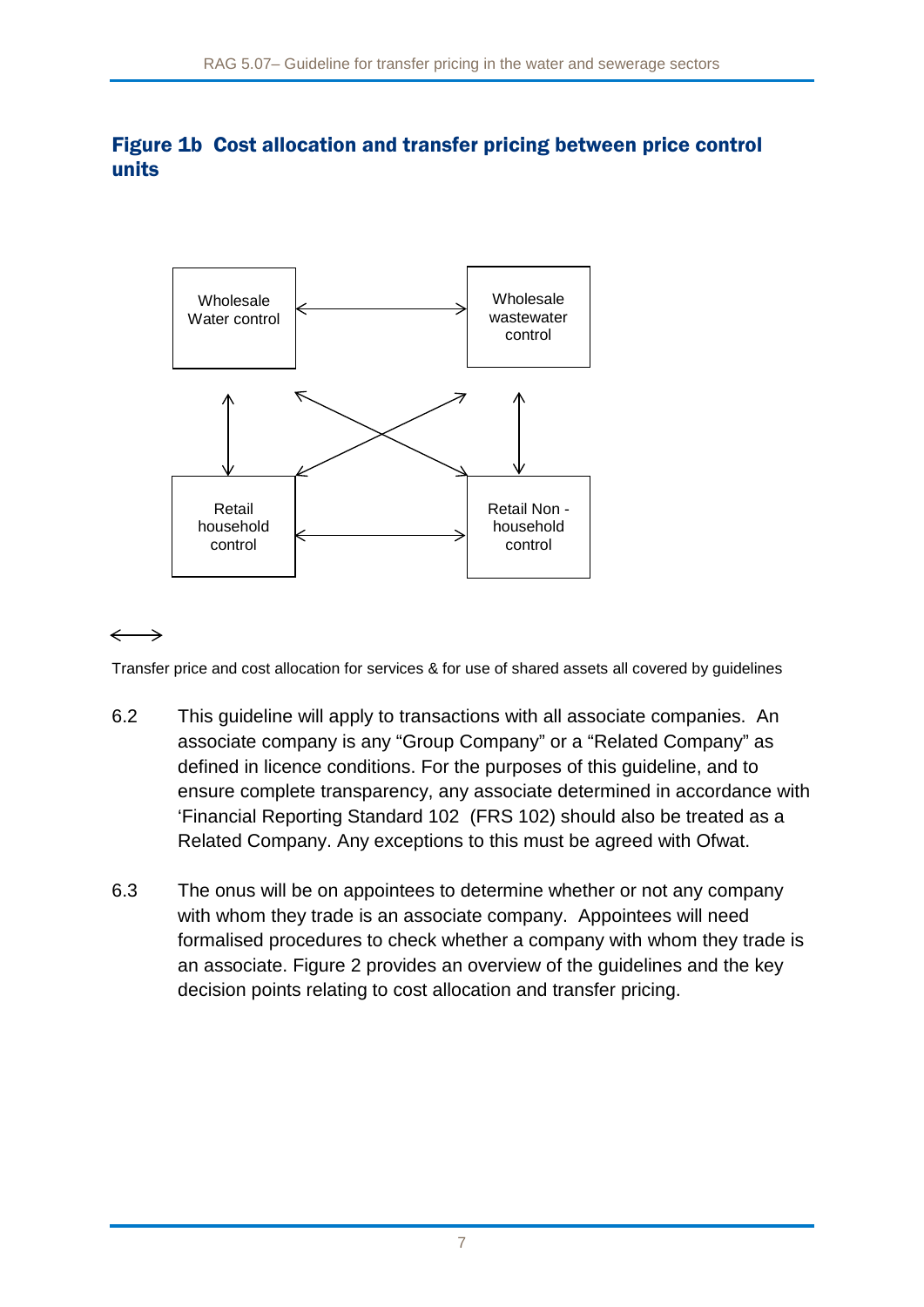#### Figure 2 Overview of guidelines



### 7. Determining transfer prices

#### Principles of transfer pricing

7.1 The primary principle is that transfer prices should where possible be based on market price and that market price should be determined by markettesting. The principles of market-testing are described in Section 8. Market price should be the most economically advantageous price taking into account objective criteria such as completion date, quality, running cost, after sales service, technical merit, security of supply, effectiveness, whole life cost, capability, capacity, etc.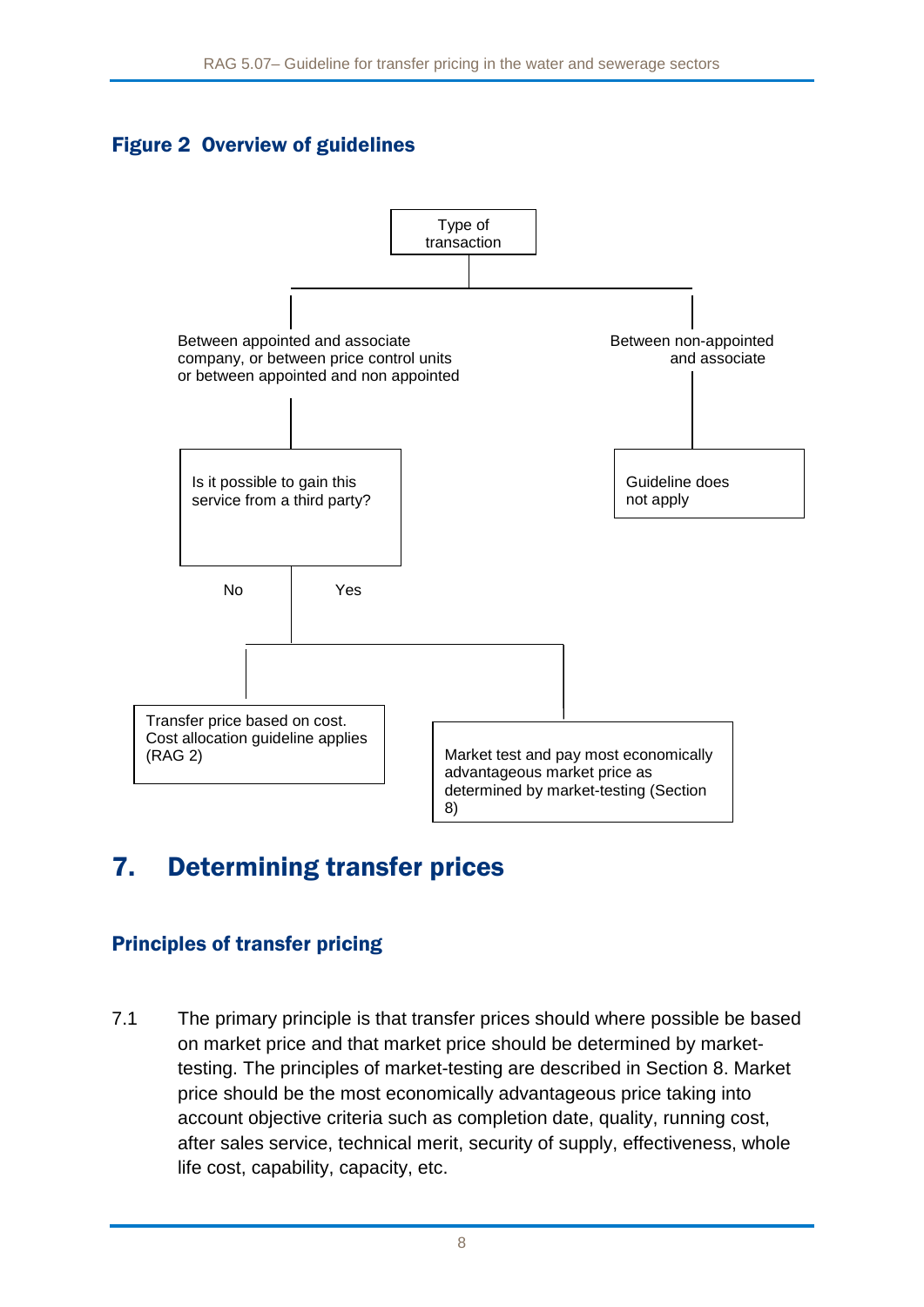- 7.2 The market-testing process must be applied in a fair, open and transparent manner with no guarantee of success in a competitive bid for associate companies. This will facilitate fairness of treatment between potential contractors and ensure that competitive tension is maintained within the process. This provides the greatest assurance that cross-subsidy of associates is not taking place. Where a service is market tested, the process should be fair, effective and proportionate to the value and complexity of goods, works or services being procured. The work should be awarded to the tender[2](#page-9-0) that is the most economically advantageous. This should be determined by reference to the objective criteria set out above.
- 7.3 Where an associate company gains a substantial proportion of its turnover from the appointed business, ie, then the charges levied by the associate should incorporate a discount from the external market price to reflect the following:
	- inherent long-term guarantee of work;
	- volume of work:

-

- lower marketing and sales costs;
- lower bad debt risk;
- lower commercial risk:
- reduced credit period.
- 7.4 Where no market exists for particular supplies, works or a service, the transfer price should be based on cost, and the cost allocation principles and guidelines in sections 9-11 and RAG 2 followed.
- 7.5 There will also be instances where the transfer price for some internal services and activities should be based on cost, even though a market may exist, for example activities such as treasury, legal services, or payroll etc. Provided the service or activity are company specific and are being provided internally to **all** of the price control units, or being **provided solely** to both the appointed and non-appointed business then the transfer price should be based on cost. In those instances charges must be related to the services provided and the cost allocation principles and guidelines in sections 9-11 and RAG 2 followed.

<span id="page-9-0"></span><sup>2</sup> All references to tender include related terms, such as bid or proposal to supply.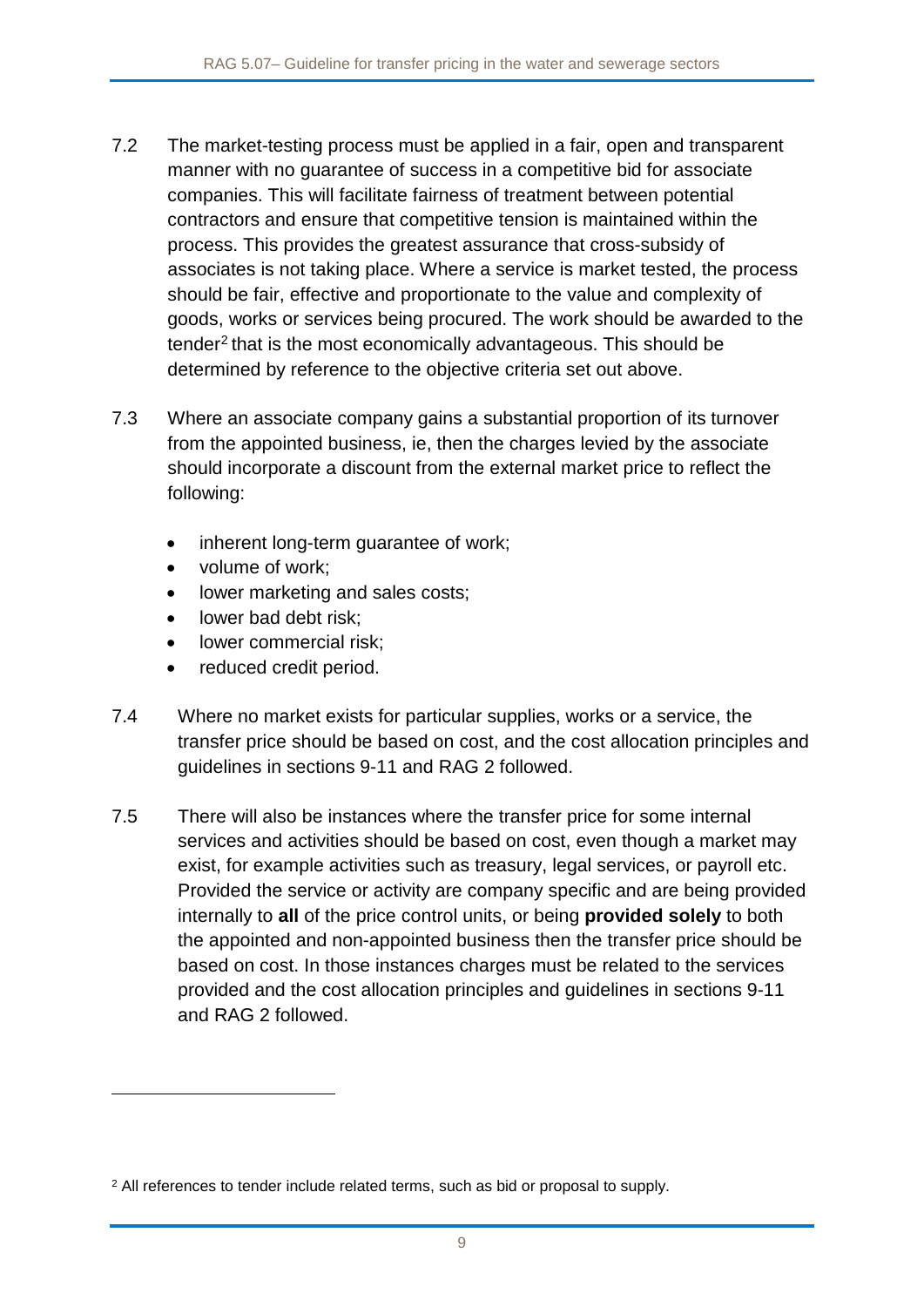- 7.6 On occasion, the appointee may choose to use the services of an associate for strategic reasons. For example, it may wish to retain intellectual properties within the group or it may require a particular product or service which can only be provided by an associate. Under these circumstances, the transfer price should be based on cost.
- 7.7 If there is a market for a service or good and the appointed business does not choose to test the market for that service/good then transfer prices should be at cost and the reasons for not market testing should be documented. Appointees should also consider bringing the activity within the appointed business. An appointee that uses an associate company for a service, for which there is a market, without market-testing the prices paid cannot demonstrate arm's length trading. For price setting purposes, Ofwat will assume that such supplies, works or services under these circumstances are provided at cost to the appointed business, as if the services have been delivered within the appointee.

#### Other transfer prices

- 7.8 Not only do transfer prices apply to goods, services and supplies, they can also apply to staff where they provide services or are seconded to associate companies and vice versa. Where appointee staff undertake work for associates, the appointee should be reimbursed to reflect the individual's salary and overheads associated with that individual's employment, ie, accommodation, pension, car. This also includes staff that are seconded or work on services provided across multiple price control units.
- 7.9 Appointees should have systems to record details of staff and time spent on non-appointed activities and where staff work on services provided across multiple price control units. This is also relevant for board members, non executive directors and independent non executive directors. Where the appointee employs or trains associate staff, it should document the requirements for that individual and the basis of remuneration.
- 7.10 In some circumstances companies may choose to transfer assets into and/or out of the appointee. Where assets are transferred out of the appointee to an associate, the associate should pay a fair price, as determined by fair value for those assets. Associates should not receive assets from the appointee at a price below that which would be charged by a third party. Assets should only transfer between price control units where the primary use has been redesignated and the transfer should be at fair value.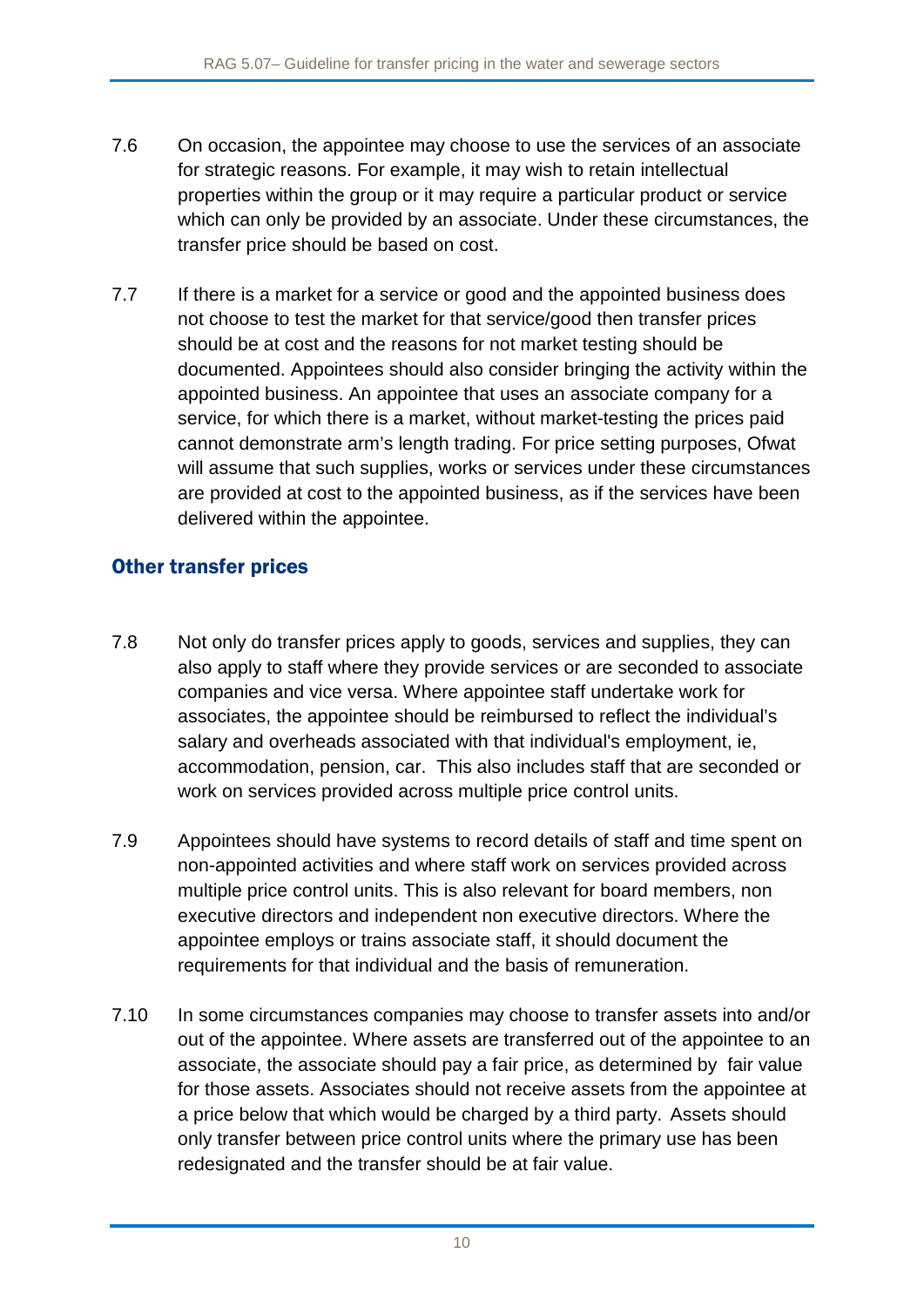### 8. Principles of market testing

8.1 Market-testing is a process used to determine a market price for particular supplies, works or services. Transfer prices for transactions between the appointed business and associate companies can typically only be at a market rate if they are a result of market-testing. This is essential to ensure that the price paid for a product or service is comparable to a fair market price. Appointees that let contracts in a competitive manner to associates and third parties alike should be able to demonstrate that trade with associates is conducted at arm's length.

#### Methods of market-testing

- 8.2 There are a number of methods of market-testing:
	- competitive letting;
	- comparison to published list prices;
	- third party evaluation;
	- benchmarking.
- 8.3 The water sector to date have used all of these methods to determine transfer prices, with varying degrees of success. The most robust means of determining a fair market price is to invite independent contractors to tender a price for given supplies, works or services, ie, competitive letting of a contract. Competitive letting is the only means of market-testing which objectively tests and preserves the competitive market.
- 8.4 Where companies use comparison to published list prices, third party evaluation and benchmarking there can be a large element of subjectivity involved. These methods of market-testing may involve a judgement of a fair market price and/or interference in the market and tend to compare a predetermined price with the market, as a means of justifying the original price. Competitive letting avoids this problem as it inherently discovers the market price without interference in or judgement of the market.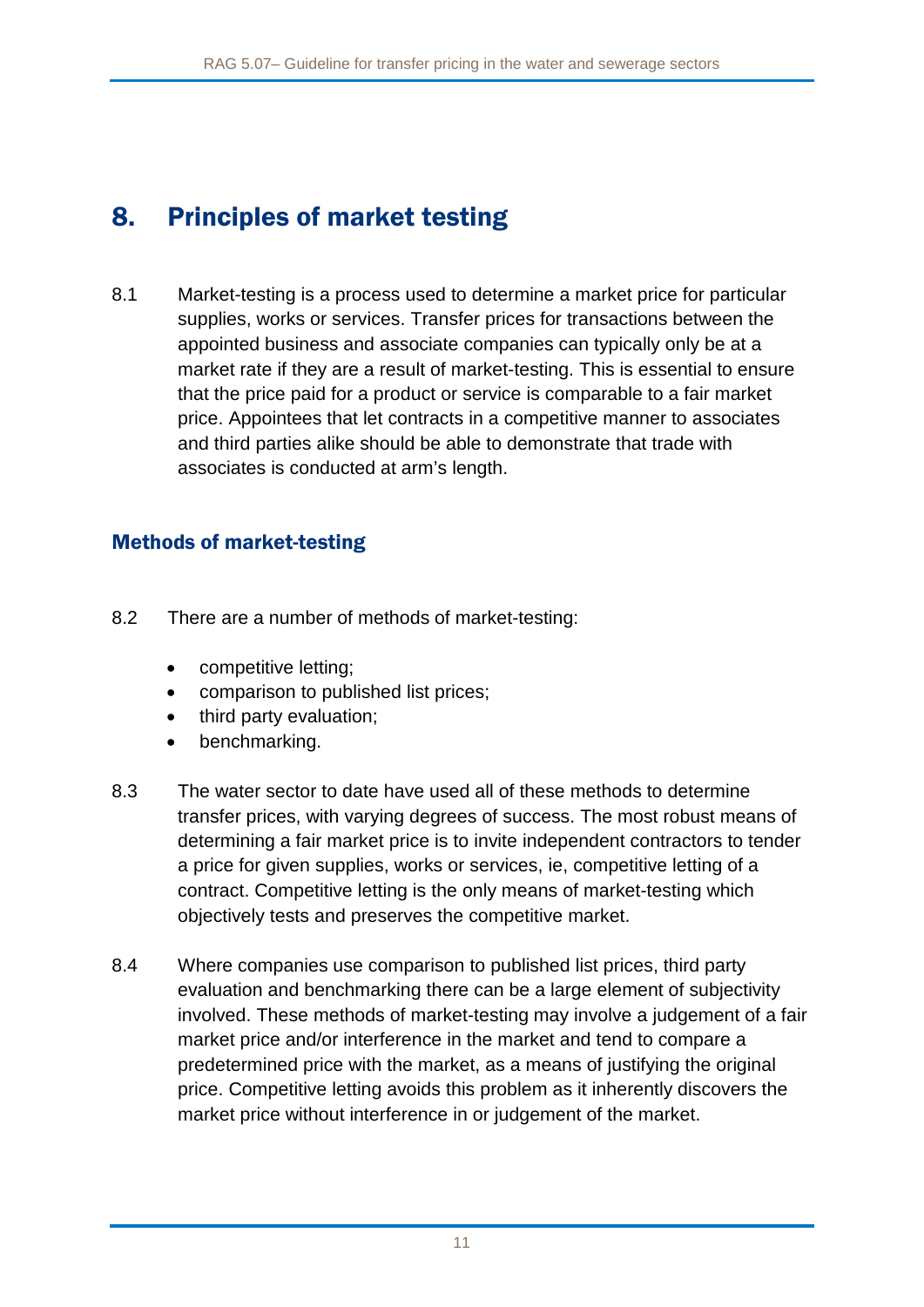- 8.5 Though competitive letting produces the most robust transfer price, there are circumstances where the competitive letting process is demonstrably impractical. For example, where a contract of small value is not suitable for inclusion in a framework agreement, or where, for example, group services may not be provided at cost. In these rare circumstances market-testing by comparison to published list prices, third party evaluation and benchmarking could be used to demonstrate arm's length trading.
- 8.6 In exceptional circumstances the appointee may need to engage the services of a third party at short notice to deal with operational needs. This would include dealing with emergency situations where the prompt action required would not enable a full procurement exercise to be undertaken. To alleviate concerns, the appointee should fully document the operational emergency, the reasons for selecting the associate, and any suppoting information on any mark up to cost. This process should accord with the appointee's stated emergency procedures.
- 8.7 The appointee must be able to make a strong case for using methods other than competitive letting and demonstrate the robustness of the methods used. Only well-documented and cogent exercises will allow the appointee to demonstrate that transfer prices are at market rates. However, Ofwat does not expect there to be many such instances, as competitive markets exist for almost all goods, works or services that appointees procure.
- 8.8 A number of companies have previously been unable to demonstrate arm's length trading due to weaknesses in their market-testing processes. Where this has been the case, Ofwat made downward adjustments to declared costs at price reviews. Ofwat assumed that some supplies, works and services were provided at cost to the appointee and future price limits were set on this basis. Where there has been inefficient pricing, appointees may also face additional challenge as part of the price review incentives.

#### Market-testing procedures

8.9 Appointees should establish and apply clear policies and procedures for market-testing. The reasons for the methods, thresholds and criteria adopted should be transparent and should be capable of withstanding scrutiny by Ofwat, customers and competing contractors.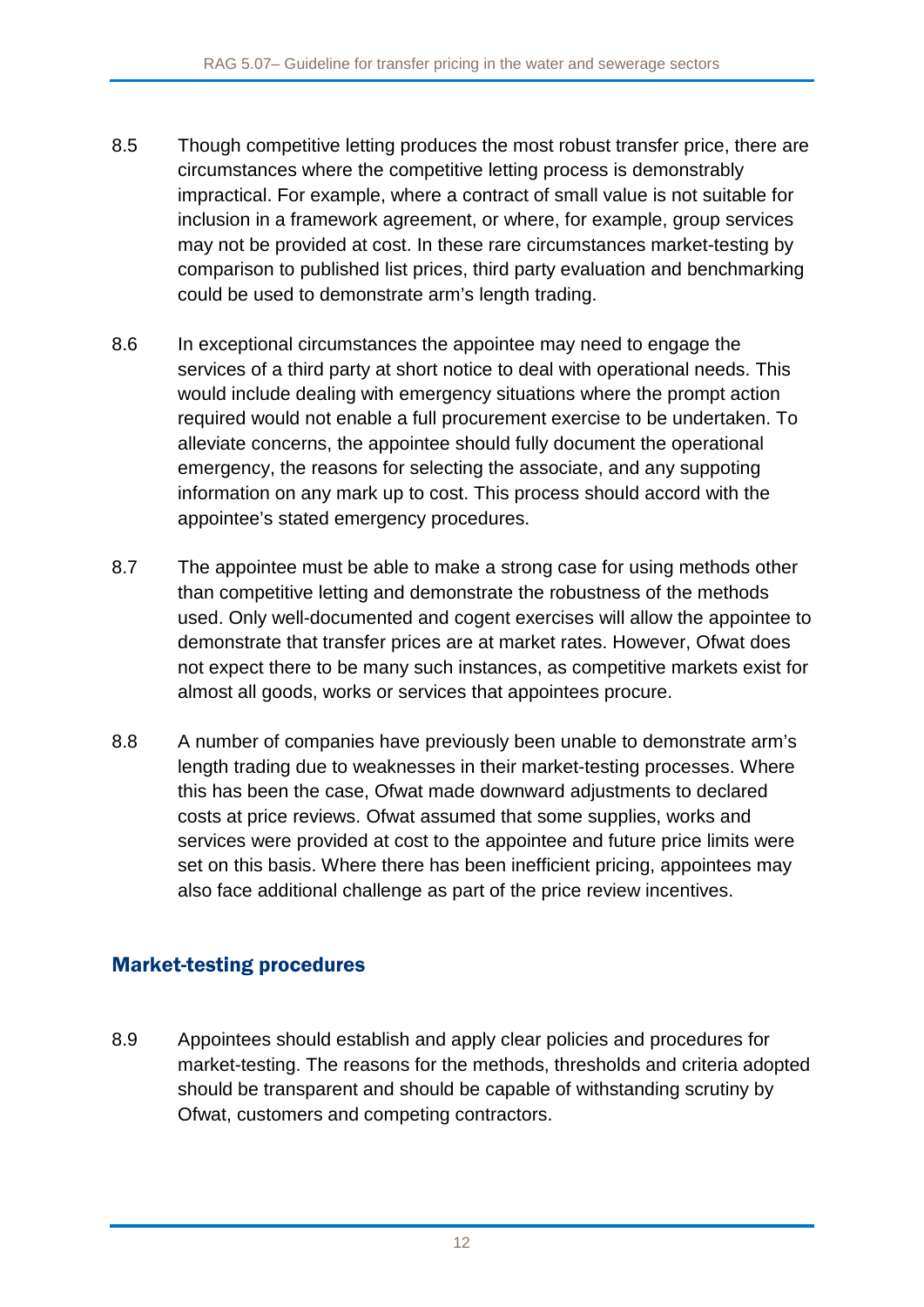- 8.10 Where water companies are unable to demonstate arm's length trading because the competitive letting process was not set down in advance, Ofwat may adjust companies' costs for the purposes of price limits, as it has done in the past and or it may take enforcement action.
- 8.11 Transparent, well-documented market-testing processes that record the steps and decisions in the procurement process will help appointees to demonstrate compliance with these guidelines. Appointees should be able to demonstrate that the price paid for the goods or services provided does not exceed a fair market price.
- 8.12 Prior to commencing the competitive letting process the appointee should ensure the following decisions are taken:
	- contractual arrangement to be used and the circumstances in which they will be used, eg, fixed price, schedule of rates, partnering, term, negotiated and call-off contracts;
	- the minimum number of bids to be obtained dependent on materiality of the contract;
	- qualification processes for potential contractors;
	- an evaluation process;
	- policy on informing tenderers of results.
- 8.13 When inviting companies to tender, appointees should ensure that the qualification requirements do not give any undue advantage to associates. Appointees should ensure that they do not abuse a dominant position or enter into agreements or concerted practices which might breach the prohibitions in the Competition Act 1998.
- 8.14 The tender evaluation process and respective weightings for each criterion should be set out and documented by the appointee in advance of any tenders being opened. This will help demonstrate that associate companies and external companies undergo the same tender process, without any preferential treatment or guarantee of success for the associate.
- 8.15 Appointees should be able to demonstrate that the assessment criteria are relevant to goods, works or services in the procurement exercise

#### Frequency of market-testing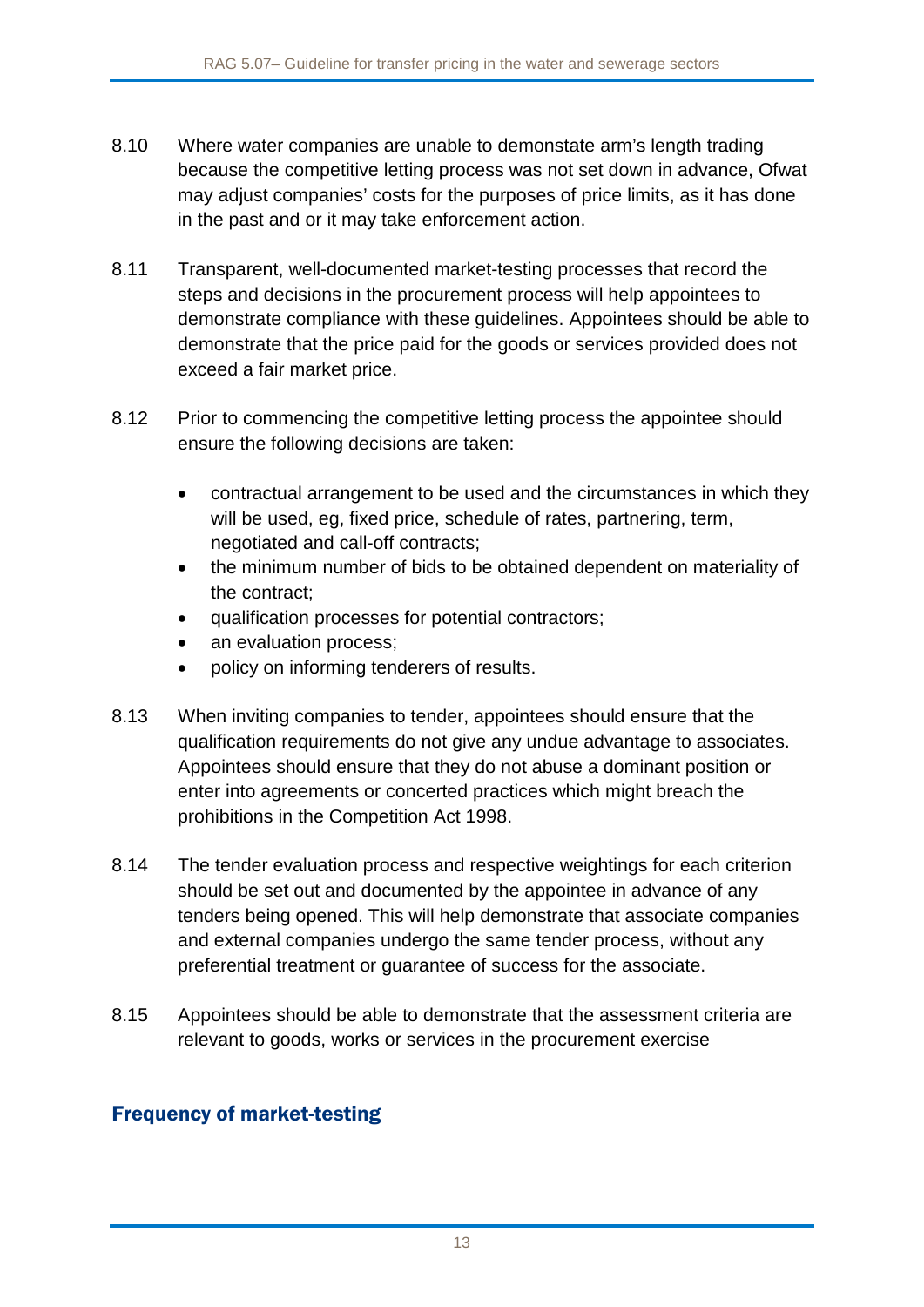- 8.16 To demonstrate a fair market price the appointee will need to undertake frequent market-testing that produces valid results relevant to transfer pricing. There is a balance between the advantages of frequent markettesting of short-run contracts and the benefit of stability, continuity and possibly lower costs for longer term work.
- 8.17 Repeat market-testing is likely to be necessary when there is any material alteration to an existing contract, for example where an increased volume of work is conducted than had been envisaged when the contract was let. Market-testing that does not match the current profile of work will not remain valid.
- 8.18 In general, the greater the likelihood of fresh competition and new technology emerging, then the shorter the period between market-testing. Appointees should have regard to these issues in determining their strategy as relevant to determining market prices for transfer pricing purposes.

#### Unacceptable practices

- 8.19 Market-testing procedures should comply with EU and prevailing standards. Appointees should not split contracts or use artificial methods to calculate the value of contracts in order to circumvent applicable thresholds or the aggregation rules of the EU.
- 8.20 Market-testing should be used to award contracts to the most economically advantageous tender, not as a device to justify prices paid to associate companies. Where examples of this practice are found, Ofwat will assume these works, supplies and services are provided at cost, as arm's length trading cannot be demonstrated. This could also constitute grounds for an investigation under the Competition Act 1998.

### 9. Cost allocation

#### Principles of cost allocation

9.1 In RAG 2 we set out the principles for cost attribution and allocation that appointees should use for historic cost capital and operating costs. These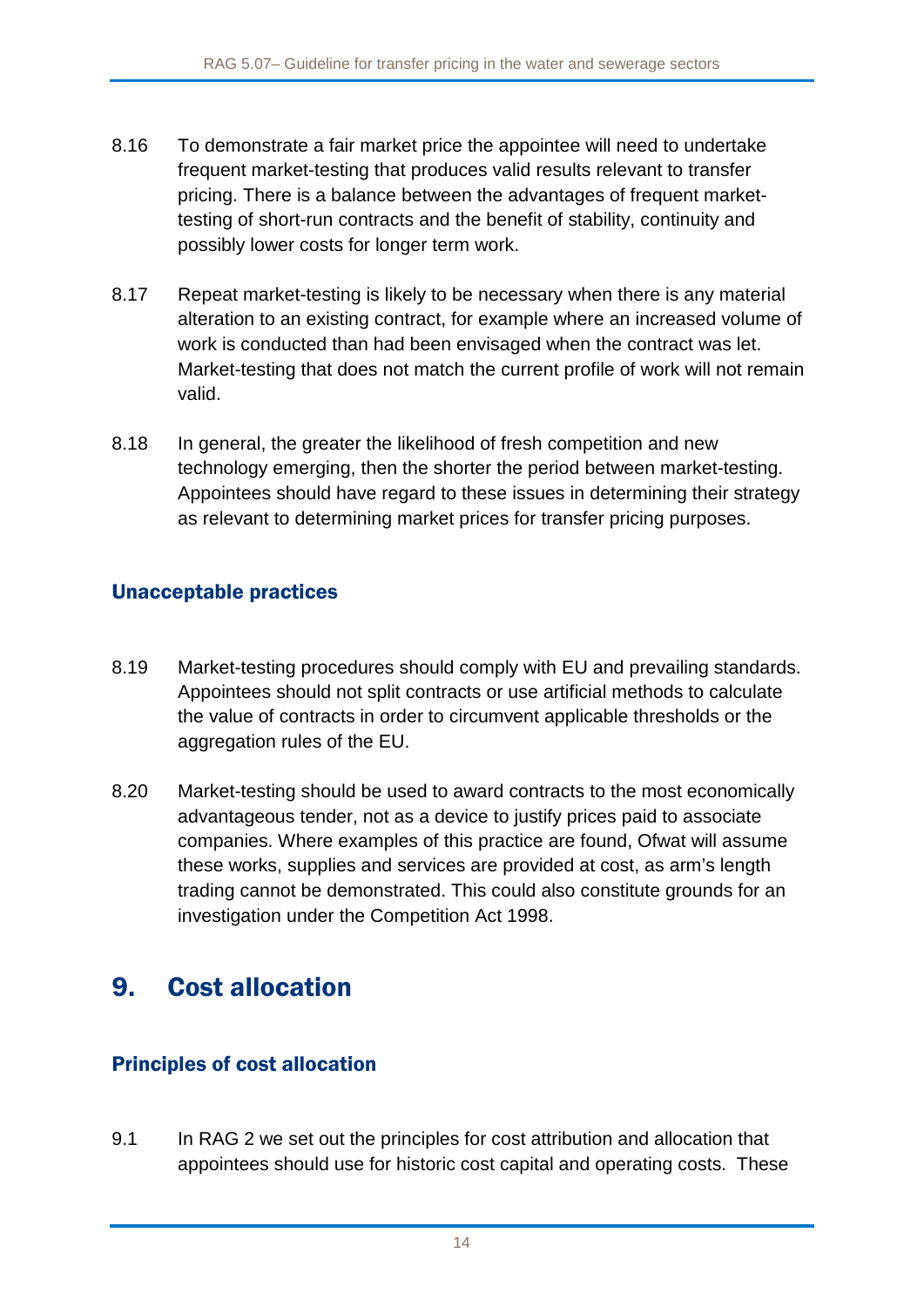principles apply to allocation across all parts of the value chain, between price control units and to allocation between appointed and non-appointed activities within the appointee.

- 9.2 For transfer prices from associate companies where no external market exists (including services received from the parent company, or where costs are incurred commonly by appointed and non-appointed activities) costs should be allocated in relation to the way resources are consumed consistent with RAG 2. For these transactions allocations based entirely on turnover, volume or direct labour rates should not be used as they are unlikely to reflect the activities involved.
- 9.3 Where cost is used as a basis for transfer pricing, the appointee should have access to the costs of the relevant associate and should conduct validation exercises to ensure that transfer prices are at cost. This should be incorporated within the contract monitoring process agreed by the parties.
- 9.4 Application of the principles in RAG2 should prevent appointed activities cross subsidising non-appointed activities and also ensure no cross subsidy between price control units. All costs must ultimately be attributed or allocated, including, where appropriate, depreciation charges on assets and financing charges.
- 9.5 The onus is on companies to ensure that all costs are ultimately attributed or allocated in accordance with this guideline.

#### Services provided by the parent company

9.6 There may be instances where appointees pay a charge to the parent company for services provided. It is important that the basis of charging used by the parent company reflects the group structure at the time charges are being levied and actual services provided. The charges paid to the parent must be related to the services provided and such parent company services (e.g. legal services and treasury services) should be charged at cost. The onus is on the appointee to demonstrate charges reflect the costs incurred by the parent company as provider of the service. Management fees should not be inflated by additional costs beyond those actually incurred, eg, where the parent treasury function provides a guarantee to the appointee, a charge should not be made for the provision of that guarantee beyond that paid by the parent.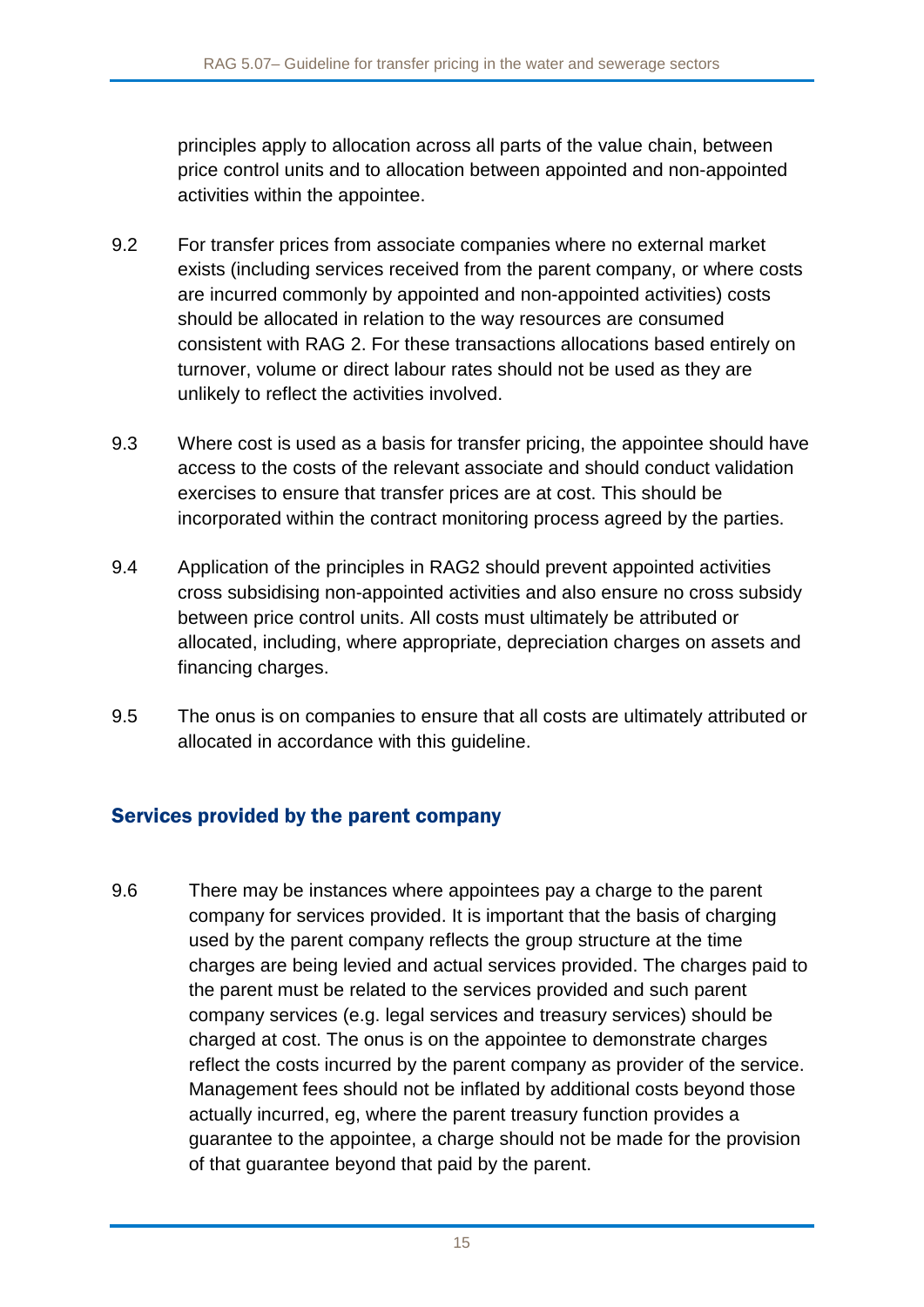9.7 In some cases it may not be possible to charge for services on an activity basis; eg, for shareholder management costs (Register, Company Secretary, AGM etc). Costs of this type should be distributed fairly between each subsidiary of the parent and in a way that reflects the activities the parent undertakes on behalf of the individual subsidiaries. Distributing charges to associates on the basis of profitability or turnover of individual associates will not provide a proxy for activity, and apportionment on this basis should be avoided. Discrepancies between treatment in the regulatory and statutory accounts should be avoided.

#### Marginal cost allocations

9.8 Allocations based on short run marginal costing techniques should not be used in ensuring the full allocation of costs within the appointee and providing the basis for transfer prices. In some instances it may be admissible to use long-run marginal costing techniques for transfer pricing purposes. For instance between appointed and non appointed business , where a water only company, uses appointed assets and staff to bill and collects payments for another sewerage services on behalf of a water and sewerage company. In cases where a company considers that a marginal costing technique is the most suitable means of charging for a particular service within a group, it will be expected to justify its reasons for using this technique.

### 10. Use of assets for non-appointed activities

- 10.1 When a non-appointed activity includes the optional use of an asset owned and also used for an appointed activity, then it is appropriate that both shareholders and customers should benefit. This objective can be achieved in one of two ways.
- 10.2 If the use of an asset for a non-appointed activity involves a disposal of protected land (which includes the creation of any interest or right in or over land), then the requirements of the licence apply. For this purpose, land includes buildings and other structures, land covered by water and any estate, interest, easement, servitude or right in or over land. Examples of disposals of protected land include permission for the installation of fibre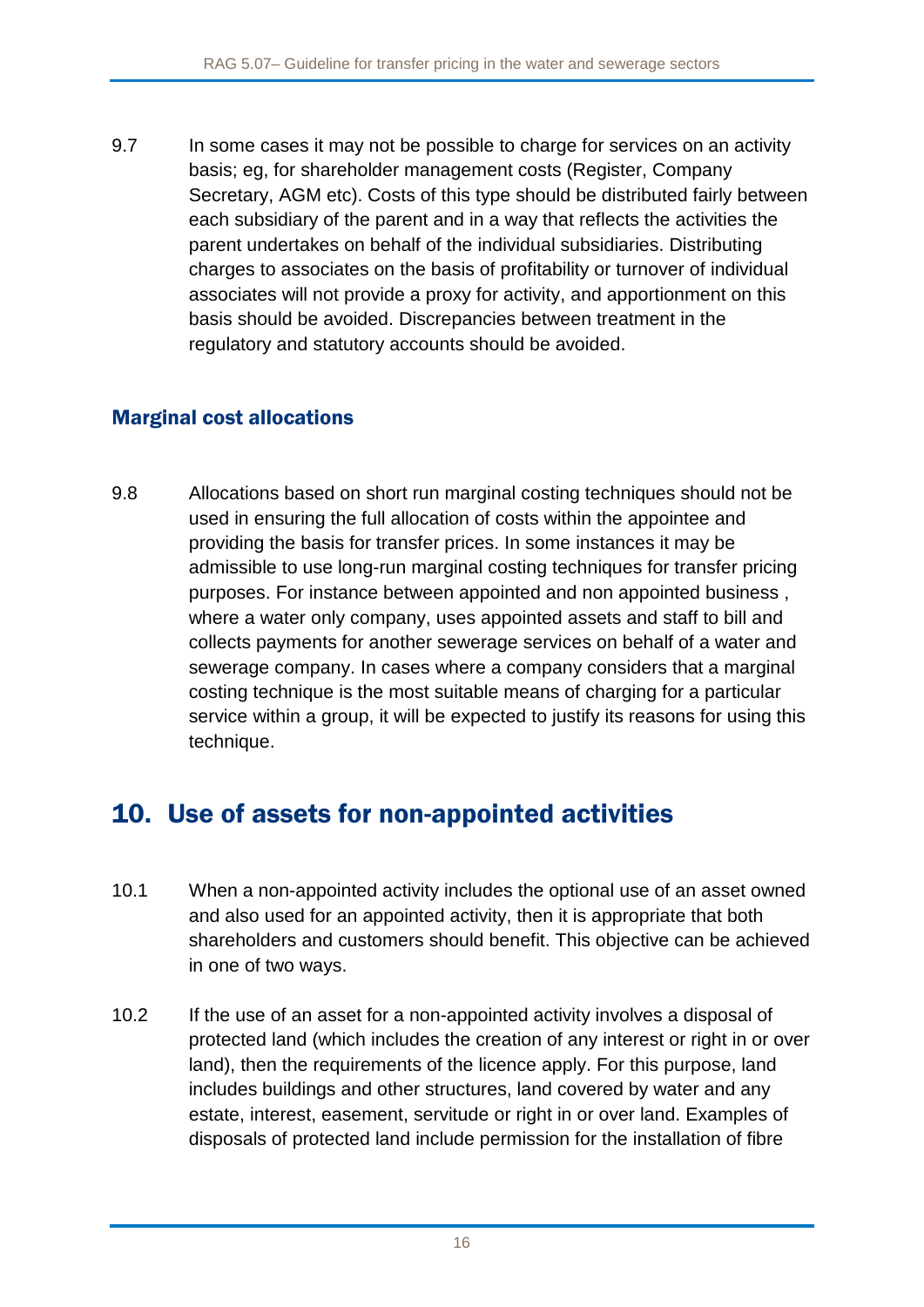optic cables in sewers, the erection of aerials and the granting of fishing rights.

- 10.3 If the use of an asset for a non-appointed activity does not involve a disposal of protected land then costs for use of the asset should be allocated between the appointed and non-appointed business. RAG 2 and section 9 sets out the principles companies should use when allocating costs. Special consideration has been given to what would consistute a fair allocation of such costs in the case of bioresources activities consistent with the development of a market in bioresources<sup>[3](#page-17-0)</sup>. This is set out in section 11 below.
- 10.4 Appointees should consider if it is appropriate to move assets from the appointed to non-appointed business, eg, if an asset is in future to be used primarily for non-appointed activities.

### 11. Use of Bioresources assets for non-appointed activities

- 11.1 Where a non-appointed business or associate provides a service for processing bioresources and uses assets belonging to the appointee which are also used for other activities, the contribution the user makes to these assets should reflect the margin made by the user on the sale of its bioresources acitivities over and above the incremental costs incurred by both parties in providing the service.
- 11.2 Companies may therefore set the transfer price for the use of the appointee's assets in such transactions so that, as a minimum, it covers the incremental cost incurred by the appointee in supplying the bioresource processing service but also includes a proportion of the margin referred to in section 11.1. The period over which incremental costs are considered should be aligned with the trading arrangements.
- 11.3 In deciding what proportion of that margin referred to in section 11.1 to include in the transfer price, companies should consider the investment

-

<span id="page-17-0"></span><sup>3</sup> See [Water 2020: our regulatory approach for water and wastewater services in](http://www.ofwat.gov.uk/wp-content/uploads/2015/12/pap_tec20150525w2020app2.pdf)  England and Wales – [Appendix 2, May 2016](http://www.ofwat.gov.uk/wp-content/uploads/2015/12/pap_tec20150525w2020app2.pdf)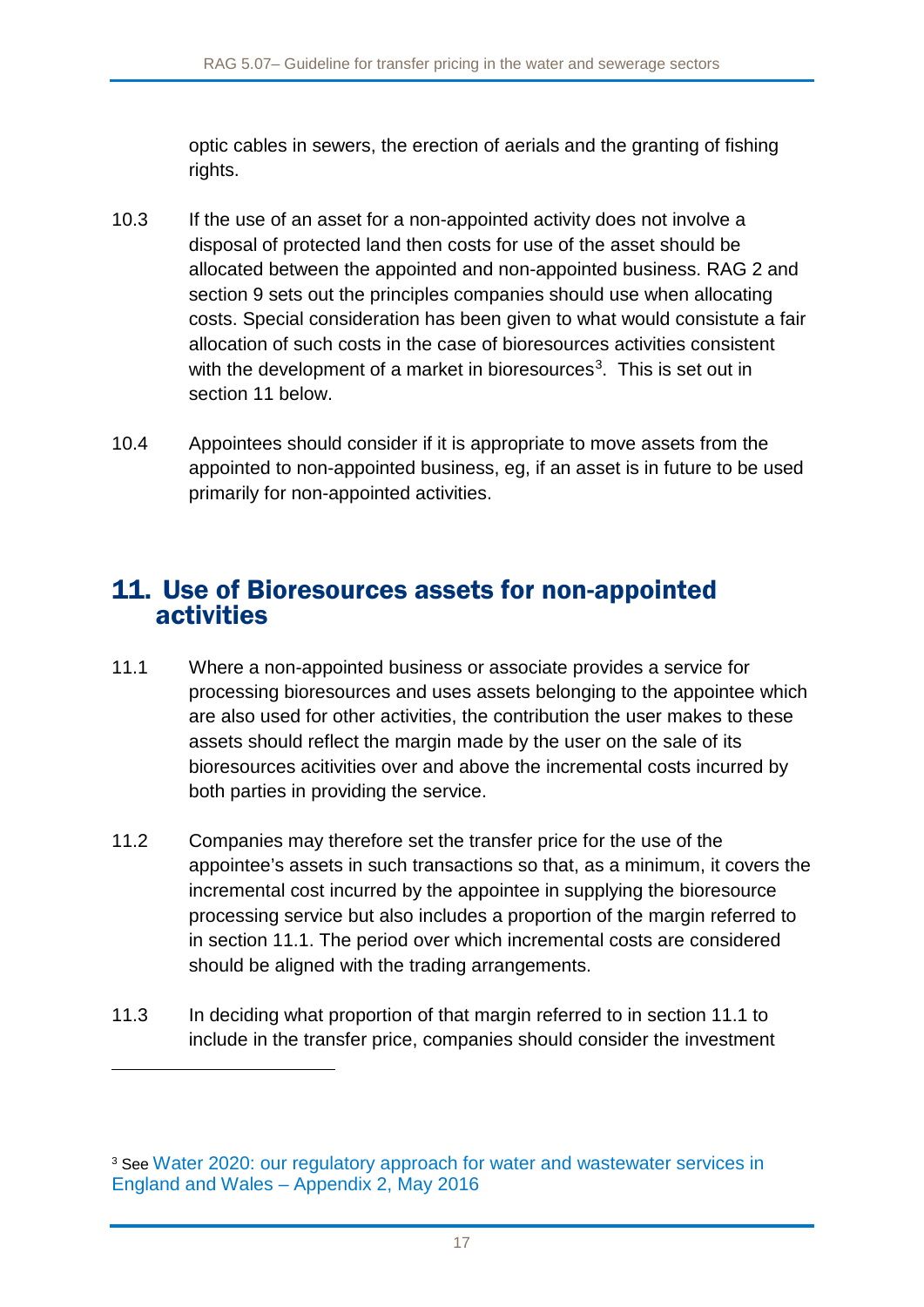risks taken by both parties in order to provide the service, with a greater relative risk meriting a greater share of the reward. Appointees should also take account of balancing the interests of customers of the appointed business and shareholders.

- 11.4 Transfer prices could impact on the price charge by the non-appointed business for the bioresource activity. Companies are responsible for ensuring the market price charged by for the bioresource activity is compliant with competition law.
- 11.5 We will review whether these provisions continue for be appropriate for bioresources activities before 2025.

### 12.Appointee structure

- 12.1 Systems should be in place to ensure that directors or senior managers who have responsibilities in both the appointee and associate companies, or companies with whom the appointee trades, do not face a conflict of interest.
- 12.2 No individual, in such a position, should be able to influence either the purchase or supply of goods, services and supplies. Ofwat has also set out principles for both regulated and holding companies which companies should comply with. Companies must also comply with relevant licence conditions.

## 13.Definitions

**Marginal costing** – see definition at Section 5 of RAG2.

**Incremental cost** – is the cost caused by the provision of an identified increment of output, given that some level of output (which may be zero) is already being produced. The incremental cost should reflect forward-looking increases (or decreases) in operating costs and the forward-looking capital costs associated with provision (or non-provision) of the increment. The costs associated with the provision (or non-provision) of an increment are related to the period of time over which the increment is provided.

**Increment** - is the output over which the costs are measured, and theoretically there is no restriction on what products, services or outputs could collectively or individually form an increment. *In extremis*, the cost of providing an extra unit of